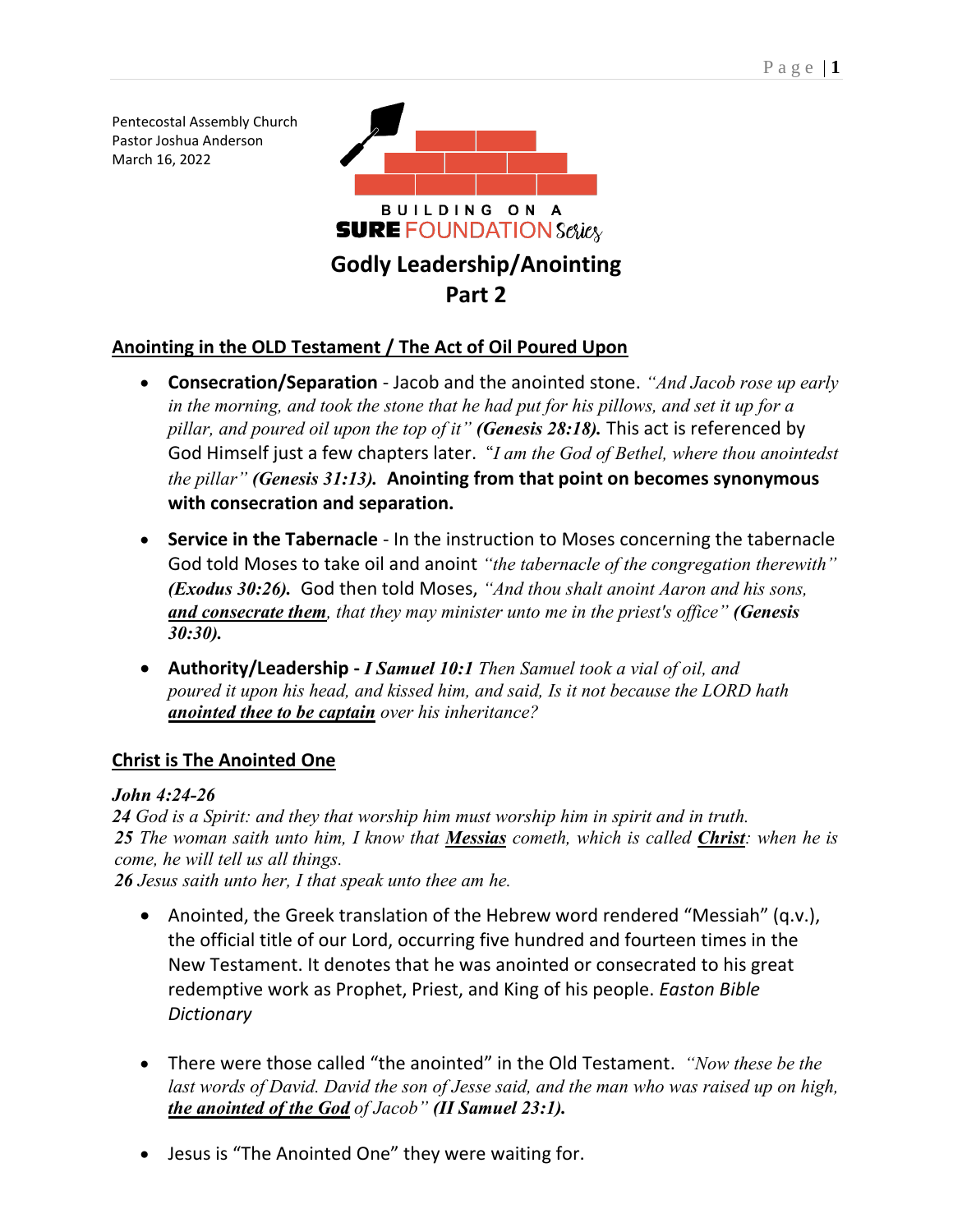## **Anointing in the NEW Testament / Filled with the Spirit of Christ**

- To be filled with the Spirit of Christ is to be filled with the Spirit of The Anointed One. *"Then Samuel took the horn of oil, and anointed him in the midst of his brethren: and the Spirit of the LORD came upon David from that day forward. So Samuel rose up, and went to Ramah" (I Samuel 16:30).*
- **Cloven Tongues like as of fire -** *[Act 2:3](verseid:44.2.3) And there appeared unto them cloven tongues like as of fire, and it sat upon each of them.* Cloven is a word translated as dividing or parting throughout the New Testament. Fire, as of the fire in illustration of separation. It was the fire of God that separated Moses unto His calling (burning bush) and went from before Israel to a place between Israel and Pharoah's army in separating them from Egypt.
- All filled with the Holy Ghost *Acts 2:4 And they were all filled with the Holy Ghost, and began to speak with other tongues, as the Spirit gave them utterance.* Phrases of the Old Testament come to mind concerning men and women filled with the Spirit of God for an anointed work.

#### *Exodus 31:2-4*

 *See, I have called by name Bezaleel the son of Uri, the son of Hur, of the tribe of Judah: And I have filled him with the spirit of God, in wisdom, and in understanding, and in knowledge, and in all manner of workmanship, To devise cunning works, to work in gold, and in silver, and in brass*

## • **Saints filled with the Spirit equates to the Temple of God.** *Ephesians 2:20-22*

*20 And are built upon the foundation of the apostles and prophets, Jesus Christ himself being the chief corner stone;*

*21 In whom all the building fitly framed together groweth unto an holy temple in the Lord: 22 In whom ye also are builded together for an habitation of God through the Spirit.*

*I Corinthians 3:16 Know ye not that ye are the temple of God, and that the Spirit of God dwelleth in you?*

## • **Saints filled with the Spirit equates to a HOLY Priesthood.**

*I Peter 2:5 Ye also, as lively stones, are built up a spiritual house, an holy priesthood, to offer up spiritual sacrifices, acceptable to God by Jesus Christ.*

## • **Filled with Power to Proclaim.**

*Acts 1:8 But ye shall receive power, after that the Holy Ghost is come upon you: and ye shall be witnesses unto me both in Jerusalem, and in all Judaea, and in Samaria, and unto the uttermost part of the earth.*

*I Peter 2:9 But ye are a chosen generation, a royal priesthood, an holy nation, a peculiar people; that ye should shew forth the praises of him who hath called you out of darkness into his marvellous light:*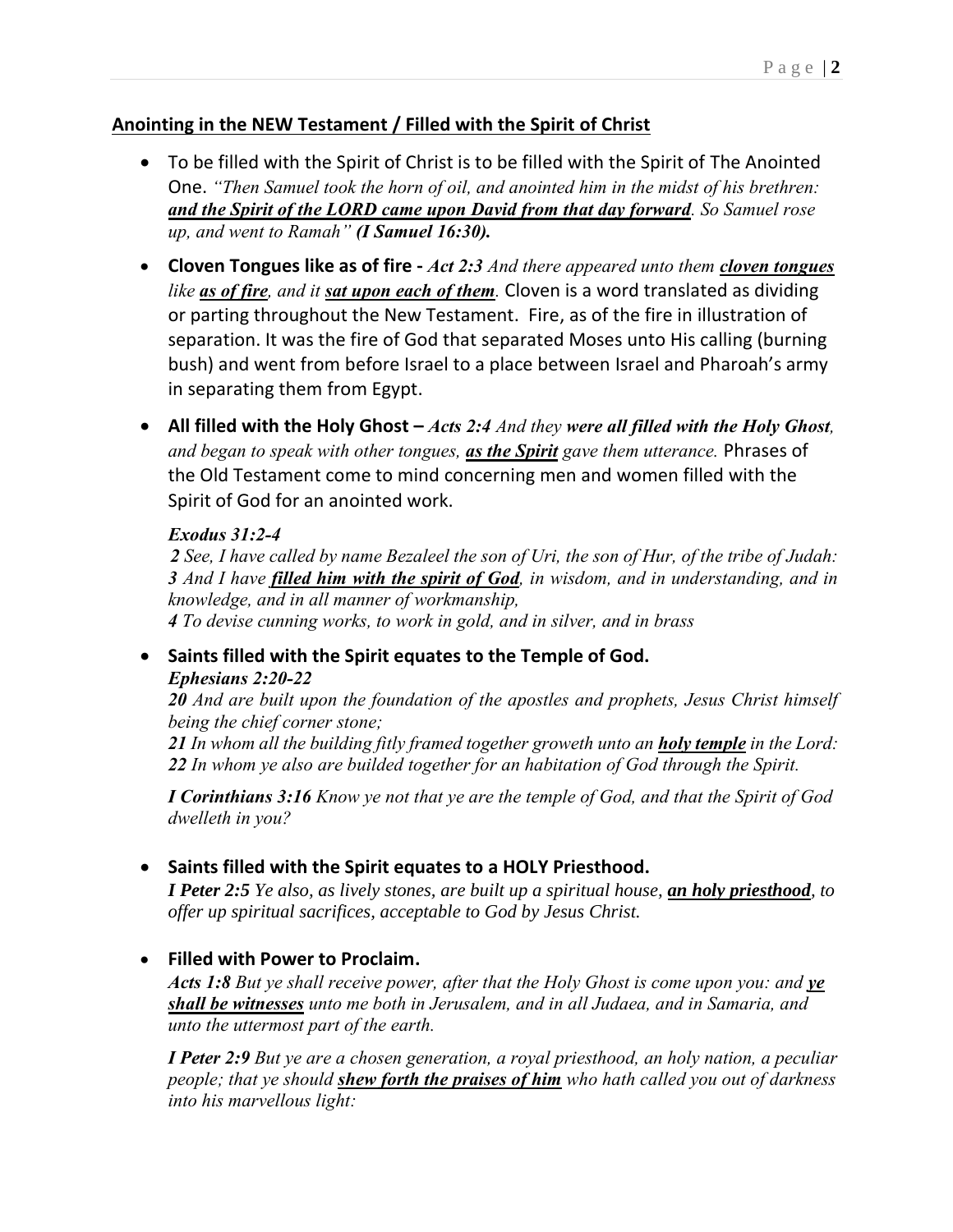#### **The Family is Filled with Godly Anointing**

• Husband/Father has a distinct anointing to lead his family.

#### *Ephesians 5:24-25*

*24 Therefore as the church is subject unto Christ, so let the wives be to their own husbands in every thing.*

*25 Husbands, love your wives, even as Christ also loved the church, and gave himself for it;*

*Ephesians 6:4 And, ye fathers, provoke not your children to wrath: but bring them up in the nurture and admonition of the Lord.*

• Wife/Mother has a distinct anointing to lead her children.

*Proverbs 1:8 My son, hear the instruction of thy father, and forsake not the law of thy mother:*

*Ephesians 6:1 Children, obey your parents in the Lord: for this is right.*

*II Timothy 1:5 When I call to remembrance the unfeigned faith that is in thee, which dwelt first in thy grandmother Lois, and thy mother Eunice; and I am persuaded that in thee also.*

## **The Anointing in the Body of Christ**

• The manifestation of God's anointing is dispersed to every man/woman.

*I Corinthians 12:7 But the manifestation of the Spirit is given to every man to profit withal.*

• A diversity of gifts from the selfsame Spirit of God.

#### *I Corinthians 12:8-11*

*8 For to one is given by the Spirit the word of wisdom; to another the word of knowledge by the same Spirit;*

*9 To another faith by the same Spirit; to another the gifts of healing by the same Spirit; 10 To another the working of miracles; to another prophecy; to another discerning of spirits; to another divers kinds of tongues; to another the interpretation of tongues: 11 But all these worketh that one and the selfsame Spirit, dividing to every man severally as he will.*

• God called out members unto specific roles in the body of Christ.

#### *I Corinthians 12:27-29*

*27 Now ye are the body of Christ, and members in particular.*

*28 And God hath set some in the church, first apostles, secondarily prophets, thirdly teachers, after that miracles, then gifts of healings, helps, governments, diversities of tongues.*

*29 Are all apostles? are all prophets? are all teachers? are all workers of miracles?*

*Acts 13:2 As they ministered to the Lord, and fasted, the Holy Ghost said, Separate me Barnabas and Saul for the work whereunto I have called them.*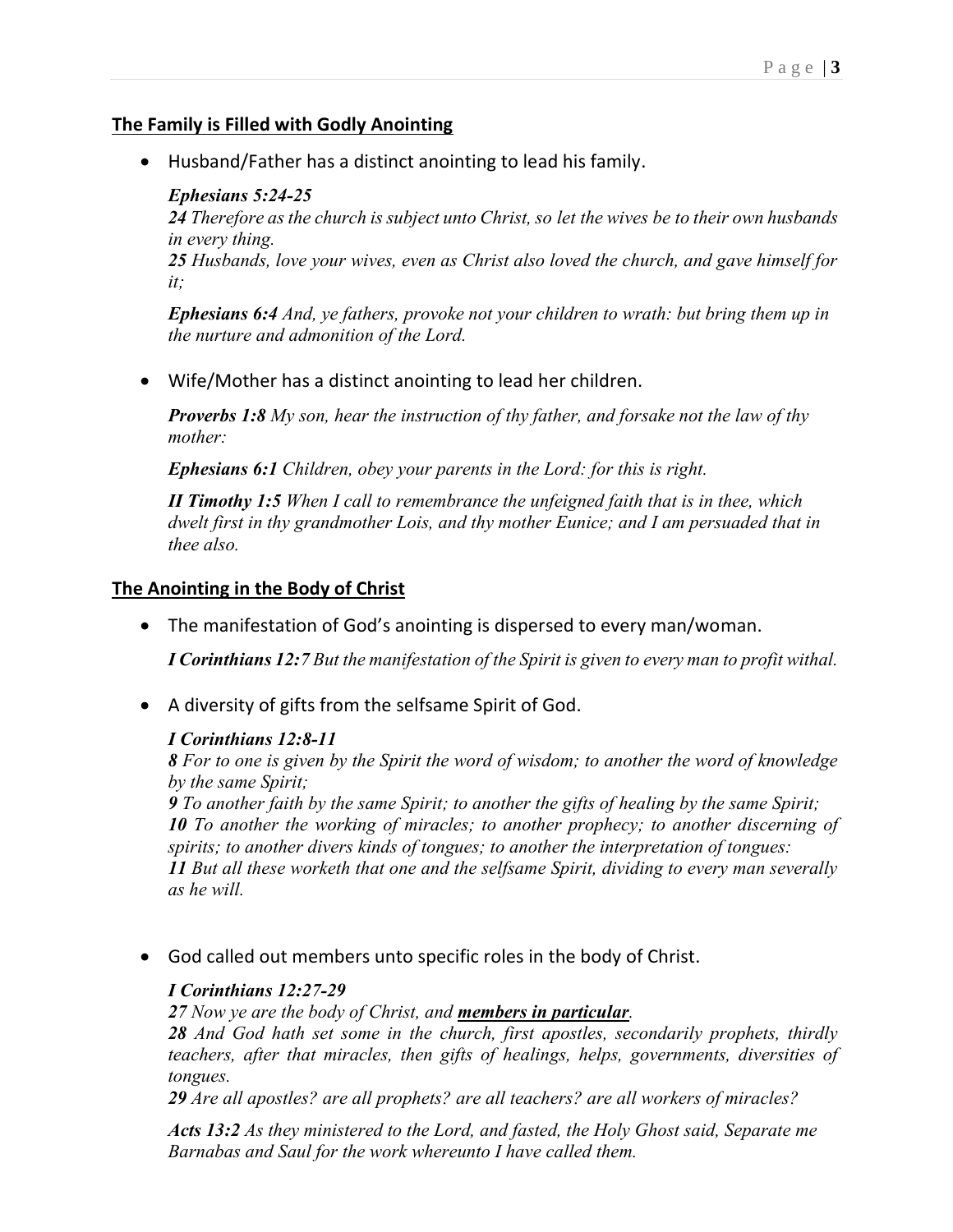#### **Anointed Godly Leadership in the Church**

• The **EVIDENCE** of anointed Godly leadership is throughout the New Testament.

## *I Thessalonians 5:12-13*

*12 And we beseech you, brethren, to know them which labour among you, and are over you in the Lord, and admonish you;*

*13 And to esteem them very highly in love for their work's sake. And be at peace among yourselves.*

• The **PURPOSE** of anointed Godly leadership is throughout the New Testament.

#### *Ephesians 4:11-12*

*11 And he gave some, apostles; and some, prophets; and some, evangelists; and some, pastors and teachers; 12 For the perfecting of the saints, for the work of the ministry, for the edifying of the body of Christ:*

## **Touch Not Mine Anointed**

#### *Psalm 105:9-13*

 *Which covenant he made with Abraham, and his oath unto Isaac; And confirmed the same unto Jacob for a law, and to Israel for an everlasting covenant: Saying, Unto thee will I give the land of Canaan, the lot of your inheritance: When they were but a few men in number; yea, very few, and strangers in it. When they went from one nation to another, from one kingdom to another people;*

• The psalmist describes the journey of the Patriarchs and Fathers among and through different nations as recorded in the book of Genesis. They were not a great nation yet, they were just a few.

*Psalm 105:14 He suffered no man to do them wrong: yea, he reproved kings for their sakes;*

• The Lord protected them and watched after the people He had separated from other nations for Himself. God reproved Pharoah and Abimelech (twice) for their actions against these Patriarchs. *"But God came to Abimelech in a dream by night, and said to him, Behold, thou art but a dead man, for the woman which thou hast taken; for she is a man's wife" (Genesis 20:2).*

*Psalm 105:15 Saying, Touch not mine anointed, and do my prophets no harm.*

• The anointed people of God in the New Testament are also protected by God.

#### *Luke 10:17-19*

*17 And the seventy returned again with joy, saying, Lord, even the devils are subject unto us through thy name.*

*18 And he said unto them, I beheld Satan as lightning fall from heaven.*

*19 Behold, I give unto you power to tread on serpents and scorpions, and over all the power of the enemy: and nothing shall by any means hurt you.*